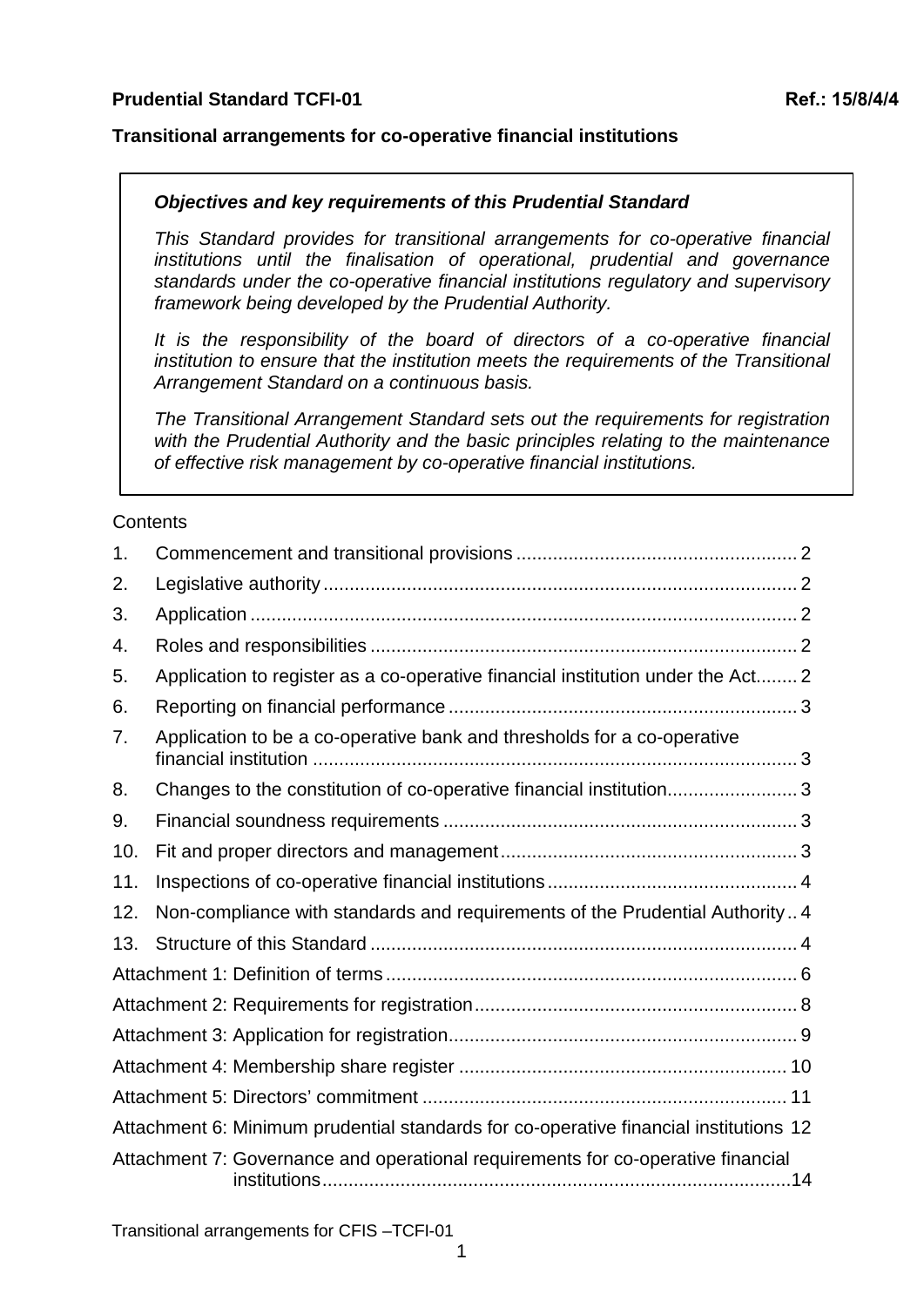#### <span id="page-1-0"></span>**1. Commencement and transitional provisions**

This Standard commences on 26 September 2018.

| <b>Version number</b> | Commencement date |
|-----------------------|-------------------|
| 01                    | 26 September 2018 |

#### <span id="page-1-1"></span>**2. Legislative authority**

This Prudential Standard is made in terms of sections 46(1) read with 44(4)(b) of the Co-operative Banks Act, 2007 (Act No. 40 of 2007) (the Act) and sections 105 and 108 of the Financial Sector Regulation Act, 2017.

#### <span id="page-1-2"></span>**3. Application**

This Prudential Standard applies to all co-operative financial institutions and provides for transitional arrangements until the finalisation of operational, prudential and governance standards under the co-operative financial institutions regulatory and supervisory framework being developed by the Prudential Authority.

#### <span id="page-1-3"></span>**4. Roles and responsibilities**

The board of directors (board) of the co-operative financial institution is ultimately responsible for ensuring that the co-operative financial institution complies with the principles and requirements of this Prudential Standard.

#### <span id="page-1-4"></span>**5. Application to register as a co-operative financial institution under the Act**

- 5.1. The requirements and pre-conditions for registration with the Prudential Authority are set out in Attachment 2.
- 5.2. All applications for registration as a co-operative financial institution, including any relevant supporting documents, must be provided in the form and manner set out in Attachment 3 (Form PA001), Attachment 4 (Form PA002) and Attachment 5 (Form PA003).
- 5.3. A prospective co-operative financial institution must comply with all the relevant requirements to be registered as a co-operative in terms of the Co-operatives Act, 2005.
- 5.4. All co-operative financial institutions currently registered by the CBDA must, apply for registration to the Prudential Authority in terms of the Act on or before 1 August 2019.
- 5.5 As of 1 October 2018, every co-operative financial institution that immediately before that date was registered as a co-operative financial institution by the CBDA under the Exemption Notice continues to exist as a registered cooperative financial institution as if it had been registered under the Act and may continue to conduct the business for which it was so registered until its application under paragraph 5.4 is finalised by the Prudential Authority.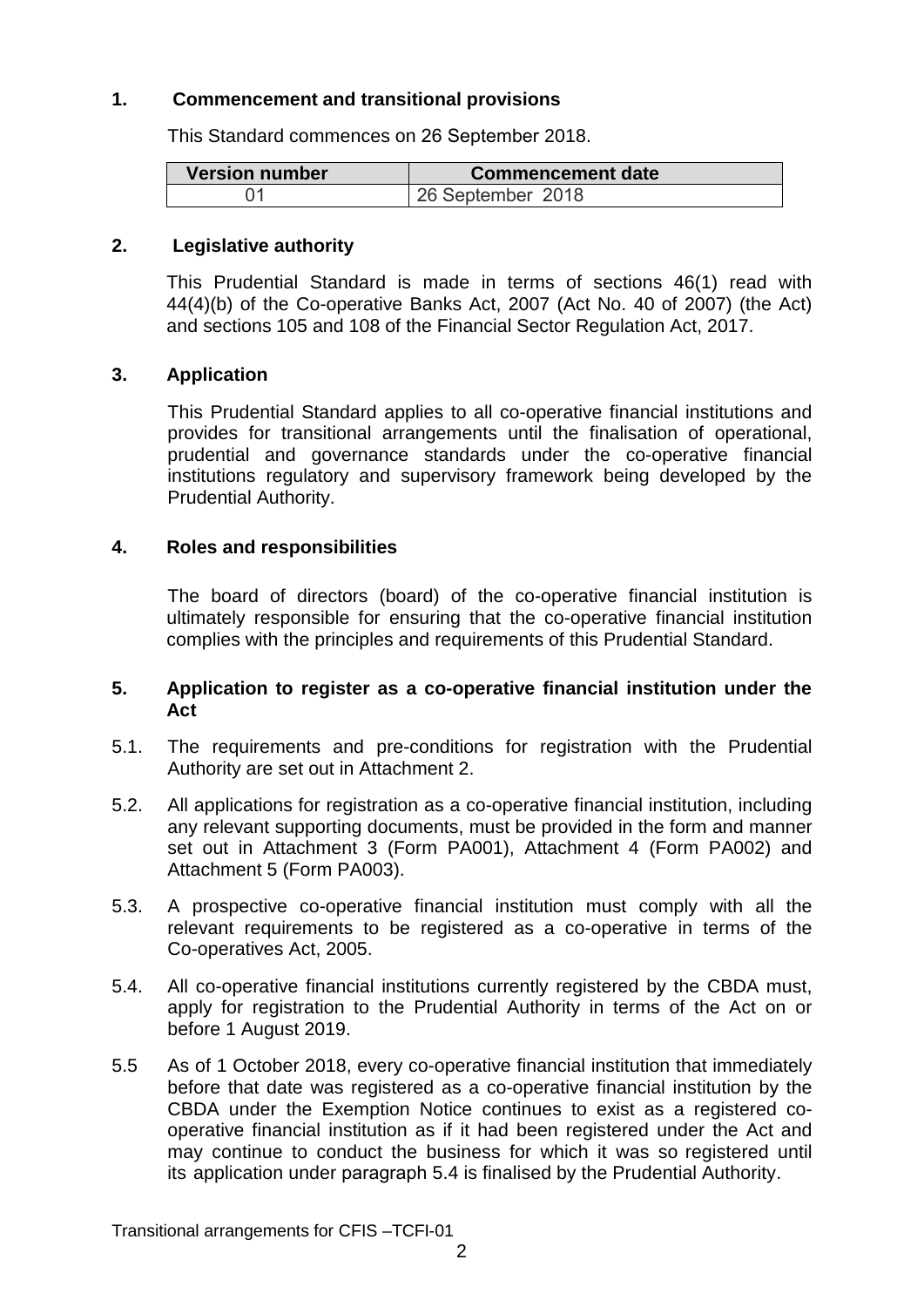#### <span id="page-2-0"></span>**6. Reporting on financial performance**

- 6.1. The financial year-end for all registered co-operative financial institutions is the last day of February of each year.
- 6.2. Subject to the provisions of paragraph 6.4, all registered co-operative financial institutions must report to the Prudential Authority on their financial performance on a quarterly and cumulative basis at the end of May, August, November and February each year.
- 6.3. The report referred to in paragraph 6.2 must be made in the form and manner determined by the Prudential Authority and published on its website.
- 6.4. The Authority may require a co-operative financial institution to submit information and reports on a more frequent basis.

#### <span id="page-2-1"></span>**7. Application to be a co-operative bank and thresholds for a co-operative financial institution**

- 7.1. A co-operative financial institution must, once it has maintained at least R5 million in members' deposits for a period of at least six consecutive months, apply for registration as a co-operative bank in terms of the Act, unless specifically exempted by the Prudential Authority.
- 7.2. A co-operative financial institution that does not qualify to be registered as a co-operative bank may not hold more than R50 million in members' deposits.

#### <span id="page-2-2"></span>**8. Changes to the constitution of co-operative financial institution**

A co-operative financial institution must obtain the prior written approval of the Prudential Authority to make any changes to the constitution of the cooperative financial institution.

#### <span id="page-2-3"></span>**9. Financial soundness requirements**

- 9.1. Co-operative financial institutions must comply with the prudential requirements set out in Attachment 6 and such further prudential requirements that are specific to a co-operative financial institution as may be specified in writing by the Prudential Authority.
- 9.2. Full compliance with the governance and operational requirements set out in Attachment 7 may be achieved over time. The co-operative financial institution, at the request of the Prudential Authority, must demonstrate how compliance with these requirements has been incrementally achieved.

#### <span id="page-2-4"></span>**10. Fit and proper directors and management**

10.1. The co-operative financial institution must annually submit to the Prudential Authority a return in the form and manner determined by the Prudential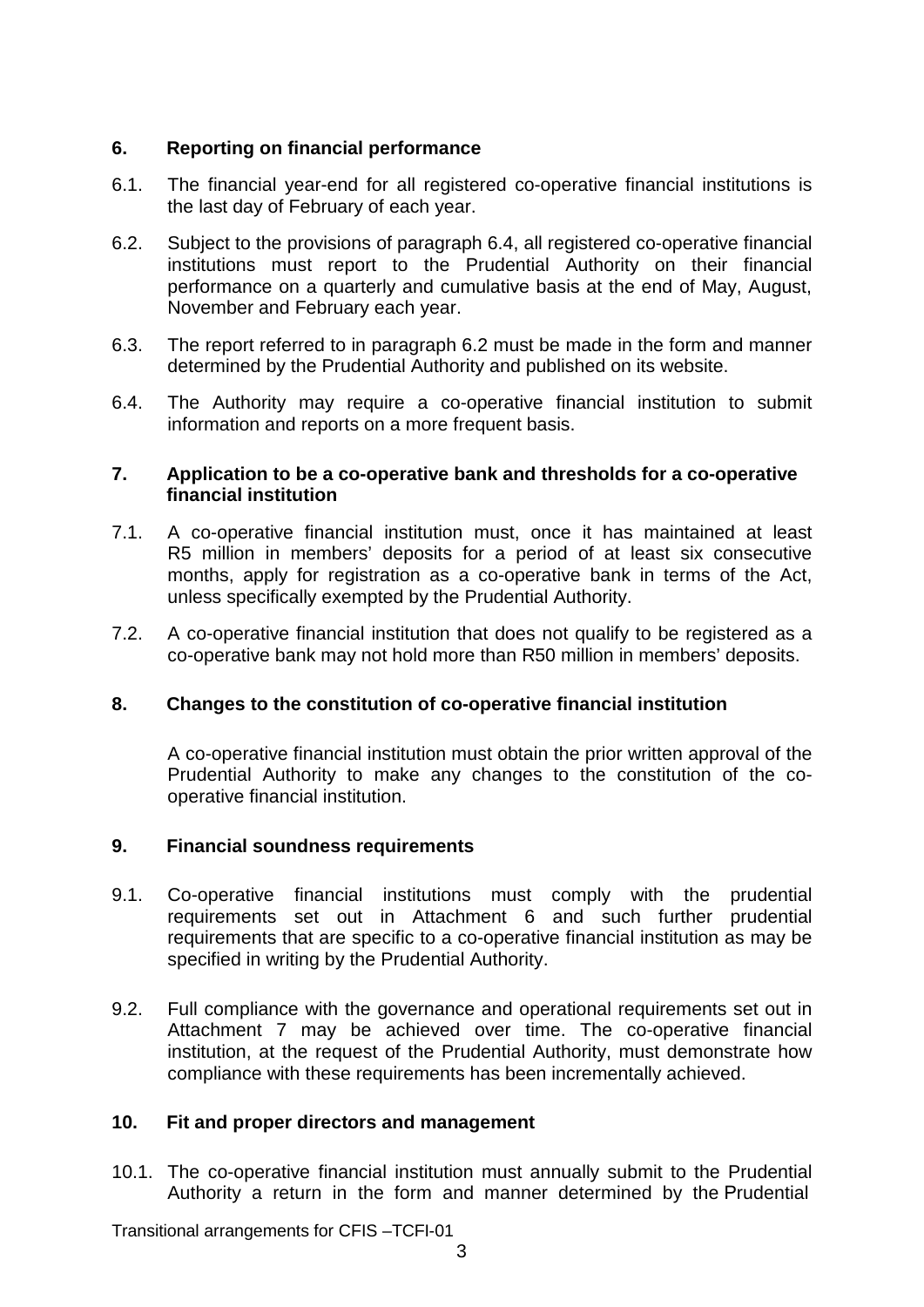Authority and published on its website confirming that:

- 10.1.1. board members of the co-operative financial institution individually and collectively have the appropriate educational qualifications, experience or expertise, relevant skills and knowledge required for the effective and prudent oversight of the co-operative financial institution;
- 10.1.2. executive officers appointed by the co-operative financial institution are competent to prudently manage the business of the co-operative financial institution;
- 10.1.3. the necessary development and training of members in terms of the constitution of the co-operative financial institution and the co-operative principles has taken place;
- 10.1.4. the Authority has been advised of any changes that have taken place in the co-operative financial institution's board of directors membership and executive officers; and
- 10.1.5. all relevant developments with regards to related person relationships within the co-operative financial institution at a board, management and general staff level have been reported to the Prudential Authority.
- 10.2. The manager or person to be appointed to the position of manager must possess appropriate educational qualifications, experience or expertise, relevant skills and knowledge requirements for the prudent management of the co-operative financial institution.

#### <span id="page-3-0"></span>**11. Inspections of co-operative financial institutions**

Co-operative financial institutions registered with the Prudential Authority will, among others, be monitored through onsite inspections, as well as offsite reviews and assessments of all relevant reports and information submitted in terms of this Standard or such further requirements as may be specified in writing by the Prudential Authority.

#### <span id="page-3-1"></span>**12. Non-compliance with standards and requirements of the Prudential Authority**

- 12.1. A co-operative financial institution must immediately report any noncompliance with any relevant provision of this Standard or requirements specified by the Prudential Authority to the Prudential Authority.
- 12.2. The co-operative financial institution must in its annual report to be tabled at its annual general meeting, disclose all enforcement action taken against it by the Prudential Authority.

#### <span id="page-3-2"></span>**13. Structure of this Standard**

- 13.1 This Standard includes Attachments that set out supporting details such as definitions and requirements. These Attachments must be complied with.
- 13.2 This Standard is organised as follows:

Attachment 1: Definition of terms Transitional arrangements for CFIS –TCFI-01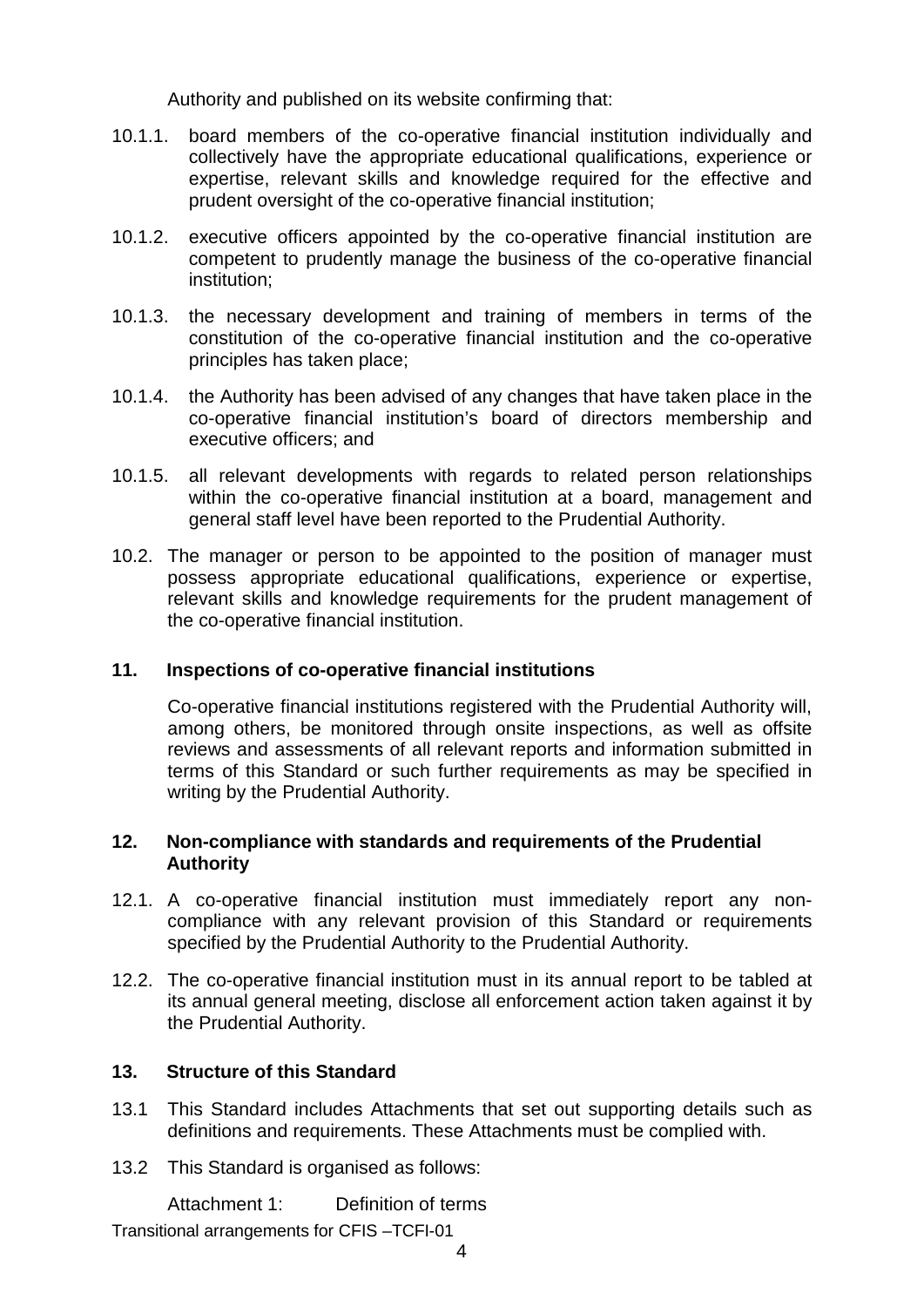- Attachment 2: Requirements for registration
- Attachment 3: Application for registration
- Attachment 4: Membership share register
- Attachment 5: Directors' commitments
- Attachment 6: Minimum prudential standards for co-operative financial institutions
- Attachment 7: Governance and operational requirements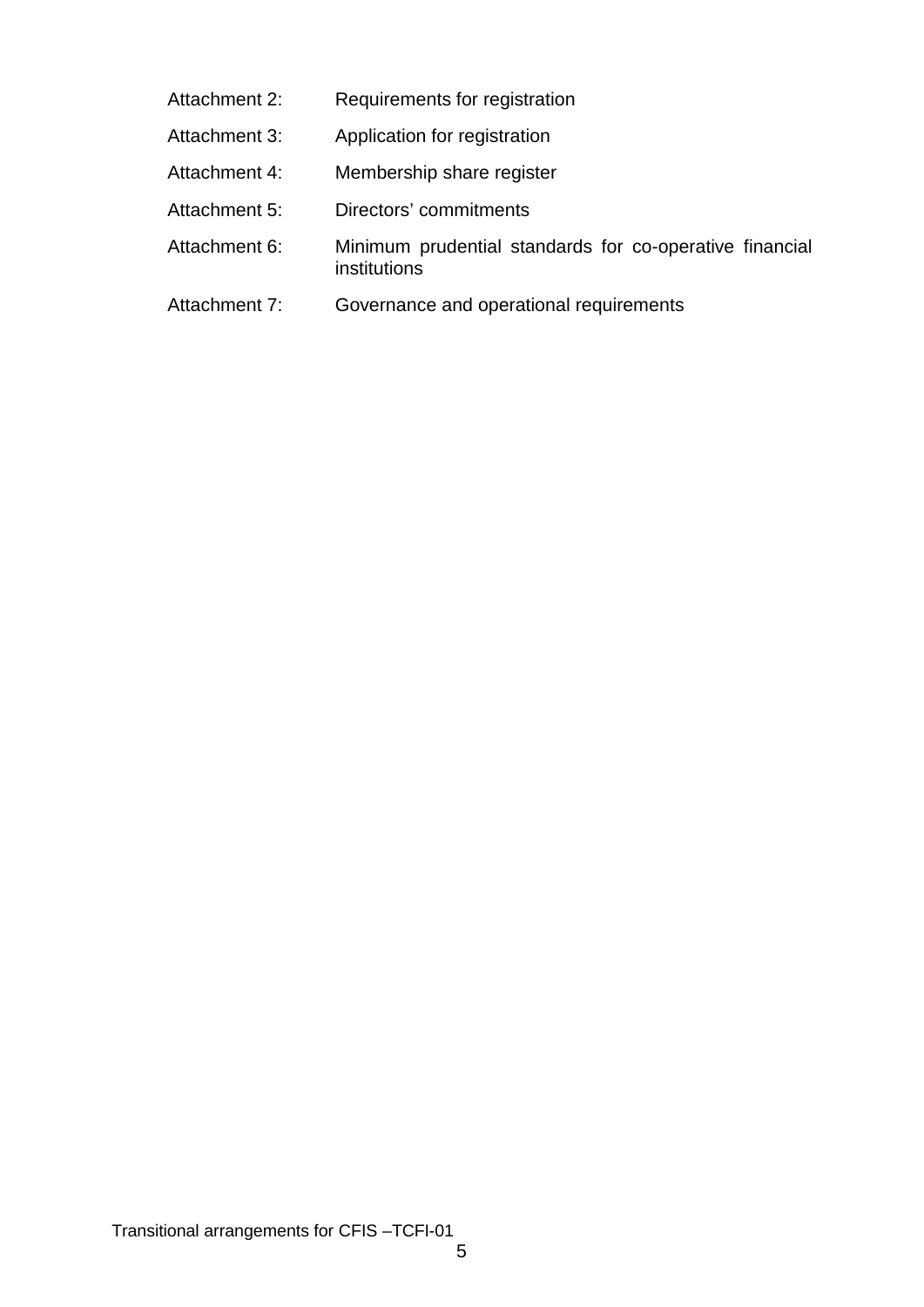# <span id="page-5-0"></span>**Attachment 1: Definition of terms**

In this Prudential Standard, any word or expression that is defined in the Act has that meaning. The following table sets out definitions of additional terms used throughout this Standard:

| Term                             | <b>Definition</b>                                  |
|----------------------------------|----------------------------------------------------|
| Capital                          | Mandatory membership shares, indivisible           |
|                                  | reserves, retained earnings and any other          |
|                                  | non-distributable funds of a permanent             |
|                                  | nature as approved by the Authority.               |
| capital adequacy ratio           | Means capital over total assets.                   |
| <b>CBDA</b>                      | Co-operative Banks Development Agency              |
|                                  | established in terms of the Co-operative           |
|                                  | Banks Act, 2007 (Act No. 40 of 2007).              |
| <b>CIPC</b>                      | The Companies and Intellectual Property            |
|                                  | Commission, established in terms of section        |
|                                  | 185 of the Companies Act, 2008 (Act No. 71         |
|                                  | of 2008).                                          |
| co-operative                     | Means a co-operative as defined in the Co-         |
|                                  | operatives Act.                                    |
| Co-operatives Act                | Co-operatives Act, 2005 (Act No. 14 of 2005)       |
| co-operative principles          | The internationally accepted principles of co-     |
|                                  | operation, exemplified by the principles           |
|                                  | adopted by the International Cooperative           |
|                                  | Alliance.                                          |
| executive officer                | Means any employee of the co-operative             |
|                                  | financial institution that reports directly to the |
|                                  | manager of the co-operative<br>financial           |
|                                  | institution.                                       |
| Financial Sector Regulation Act, | The Financial Sector Regulation Act, 2017          |
| 2017                             | (Act No. 9 of 2017).                               |
| investments                      | As prescribed in regulation 3.2 of the Co-         |
|                                  | operative Banks Regulations, No 32357,             |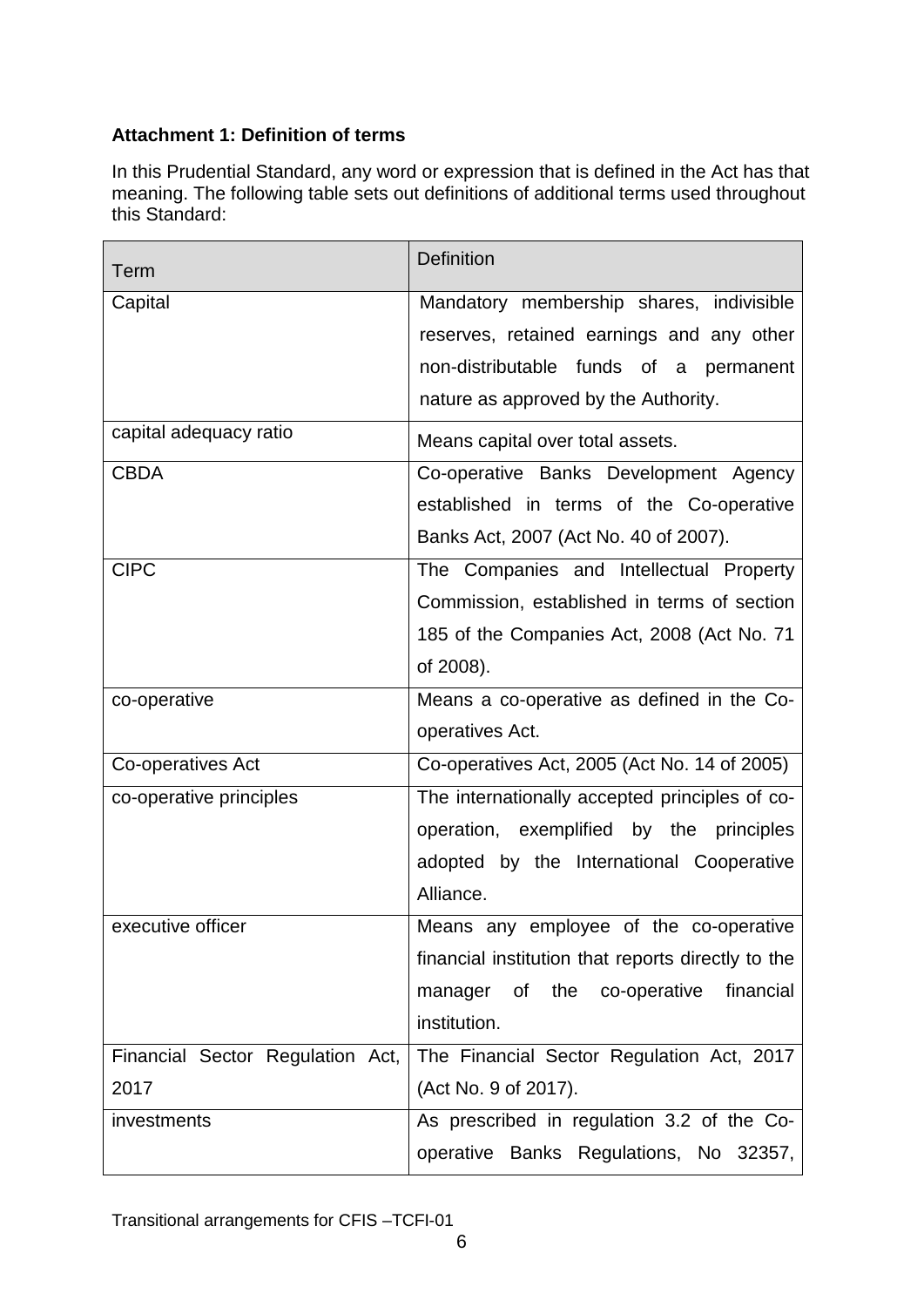|                                   | 1 July 2009.                                     |  |  |
|-----------------------------------|--------------------------------------------------|--|--|
| liquid assets                     | Are defined as investments, as prescribed in     |  |  |
|                                   | regulation 3.2 of the Co-operative Bank          |  |  |
|                                   | Regulations, No 32357, 1 July 2009, as           |  |  |
|                                   | amended, with tenure not exceeding 32 days       |  |  |
|                                   | and convertible into cash at any time, without   |  |  |
|                                   | incurring any penalty.                           |  |  |
| <b>Prudential Authority</b>       | The Prudential Authority, a juristic person      |  |  |
|                                   | within the administration of the South African   |  |  |
|                                   | Reserve Bank, established in terms of            |  |  |
|                                   | section 32 of the Financial Sector Regulation    |  |  |
|                                   | Act, 2017. Also means the 'Authority' referred   |  |  |
|                                   | to in the Co-operative Banks Act.                |  |  |
| <b>Registrar of Co-operatives</b> | of<br>The<br>Registrar<br>Co-operatives          |  |  |
|                                   | Commissioner appointed in terms of section       |  |  |
|                                   | 189 of the Companies Act, 2008 (Act No. 71       |  |  |
|                                   | of 2008).                                        |  |  |
| related person                    | As defined by the Regulations made in terms      |  |  |
|                                   | of section 86 of the Co-operative Banks Act,     |  |  |
|                                   | 2007, published under Government Notice          |  |  |
|                                   | R712 in Government Gazette 32357 of 1 July       |  |  |
|                                   | 2009, being a person or member who is            |  |  |
|                                   | directly or indirectly controlled by the same    |  |  |
|                                   | person or member; and a person or member         |  |  |
|                                   | who is so interconnected with another person     |  |  |
|                                   | that should<br>member<br>one<br>0f<br>them<br>or |  |  |
|                                   | experience financial difficulties, one or all of |  |  |
|                                   | them would be likely to experience a lack of     |  |  |
|                                   | liquidity.                                       |  |  |
| sustainability                    | The ability to generate sufficient income to be  |  |  |
|                                   | able to cover operational expenses and set       |  |  |
|                                   | aside required reserves after paying a fair      |  |  |
|                                   | interest or dividend on deposits.                |  |  |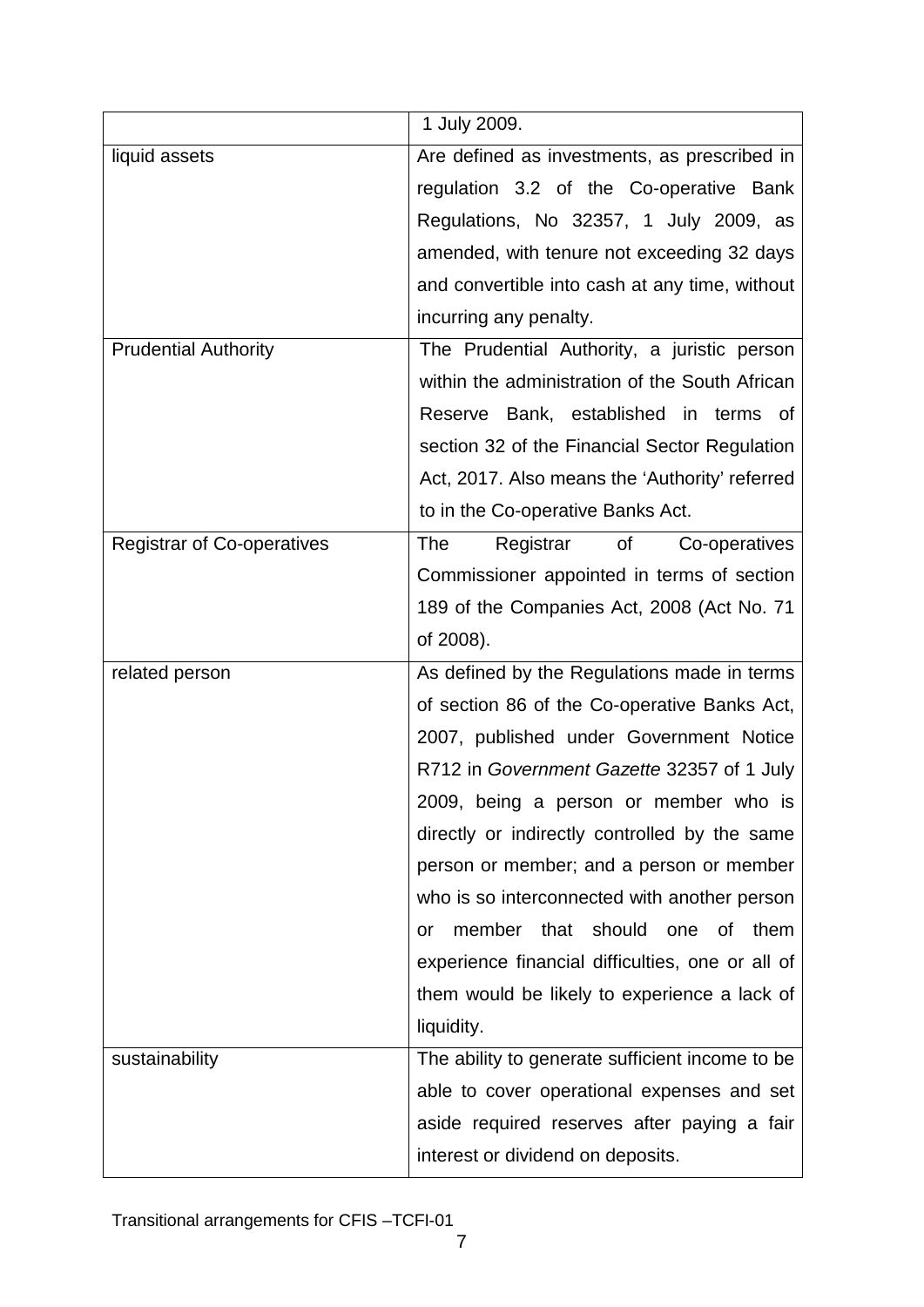# <span id="page-7-0"></span>**Attachment 2: Requirements for registration**

| <b>Applications</b> |                                                               |  |  |  |
|---------------------|---------------------------------------------------------------|--|--|--|
| <b>Form/Notes</b>   | <b>CIPC</b> (registrar of co-ops)                             |  |  |  |
| CR <sub>1</sub>     | Application form including:                                   |  |  |  |
| CR4                 | Appointment of auditors                                       |  |  |  |
| CR <sub>5</sub>     | Reservation of name                                           |  |  |  |
| Form                | <b>Prudential Authority</b>                                   |  |  |  |
| PA 001              | Application for registration form (include CIPC customer code |  |  |  |
| Attachment 3        | number)                                                       |  |  |  |
|                     | <b>Members resolution</b>                                     |  |  |  |
|                     | Proof of bank account                                         |  |  |  |
| PA 002              | Membership Share Register confirming 200 fully paid up active |  |  |  |
| Attachment 4        | members                                                       |  |  |  |
|                     | At least R100,000 in shares on registration.                  |  |  |  |
| PA 003              | Signed Director's commitment                                  |  |  |  |
| Attachment 5        |                                                               |  |  |  |

Requirements for registration as a co-operative financial institution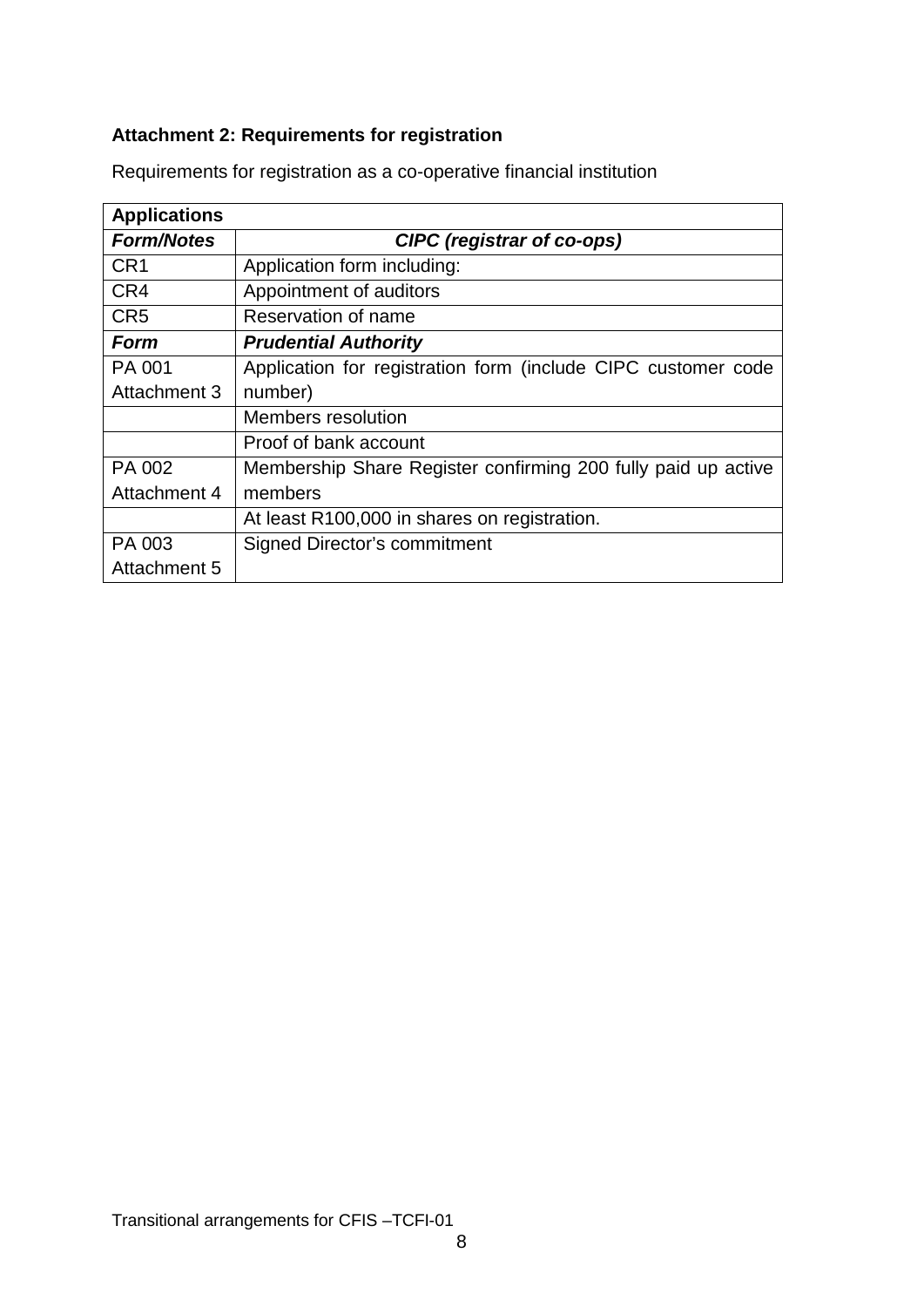### **Attachment 3: Application for registration**

# **Application for Registration**  Co-operative Financial Institution



4. information/documents, or a report by an auditor/or any other knowledgeable person approved

by the Prudential Authority, on aspects relating to the application.

Please note that the Prudential Authority may require a proposed applicant to furnish additional

#### **INSTRUCTION FOR COMPLETION OF FORM**

**Form 001**

Form 001

- 1. Write or print in legible characters with deep permanent black ink, and lodge one set of the documents (of international size A4) with the Prudential Authority at SARB-PA@resbank.co.za. 2. The application form and every page of every document attached must be signed by the
- chairperson of the proposed Co-operative Financial Institution (CFI). 3. Provide an explanation and motivation in respect of any of the required documentation
- listed below which is not submitted.

#### **BACKGROUND:** Co-operative Financial Institution

| Name of Organisation:                                                                                                             |                                                                                                                                               |
|-----------------------------------------------------------------------------------------------------------------------------------|-----------------------------------------------------------------------------------------------------------------------------------------------|
|                                                                                                                                   |                                                                                                                                               |
|                                                                                                                                   | Postal Code                                                                                                                                   |
|                                                                                                                                   | Postal Code                                                                                                                                   |
| Tel No. $ $<br><u> 1990 - Johann Barbara, martxa a</u>                                                                            |                                                                                                                                               |
|                                                                                                                                   |                                                                                                                                               |
| Representative Body Membership No.                                                                                                | CIPC Customer Code                                                                                                                            |
| Total Member Shares: R<br>Number of Members:                                                                                      | Total Member Savings: R                                                                                                                       |
| <b>CONTACT INFORMATION: NB: Two duly appointed directors</b>                                                                      |                                                                                                                                               |
| <b>Mrs</b><br>Mr                                                                                                                  |                                                                                                                                               |
| Tel No.                                                                                                                           |                                                                                                                                               |
| Mr                                                                                                                                |                                                                                                                                               |
| Cell No.<br>Tel No.                                                                                                               |                                                                                                                                               |
| <b>SUPPORTING DOCUMENTATION CHECK LIST:</b>                                                                                       |                                                                                                                                               |
| 1. Forms CR1, CR4/CR8 and CR 5.                                                                                                   | 11. Business plan which INCLUDES:                                                                                                             |
| 2. Member Share Register (PA Form 002) with a minimum of 200 fully paid<br>up members.                                            | 1. A short description of the background of the organization,<br>experience in the sector and overall strategy to serve the target<br>market. |
| 3. Two (2) certified copies of the CFI's constitution that meets the<br>requirements of constitution guidelines issued by the PA. | 2. Its human and operational capacity to operate efficiently and<br>competently.                                                              |
| 4. Certified ID copies of all founder members.                                                                                    | 3. The board of directors and management experience,                                                                                          |
| 5. Latest certified bank statement.                                                                                               | knowledge and qualifications.                                                                                                                 |
| 6. Member Resolutions to register with the PA.<br>7. Savings policy.                                                              | 4. 3 year financial forecast showing viability plan of the<br>entity.                                                                         |

8. Credit/loans Policy (if applicable).

Name: Position:

9. National Credit Regulatory certificate of registration (if applicable).

10. Certificate of Membership to a registered Representative Body.

9

5. Product Sheet.

12. Signed Directors'Commitment (PA Form 003).

Date:

Signature:

**D D M M Y Y Y Y**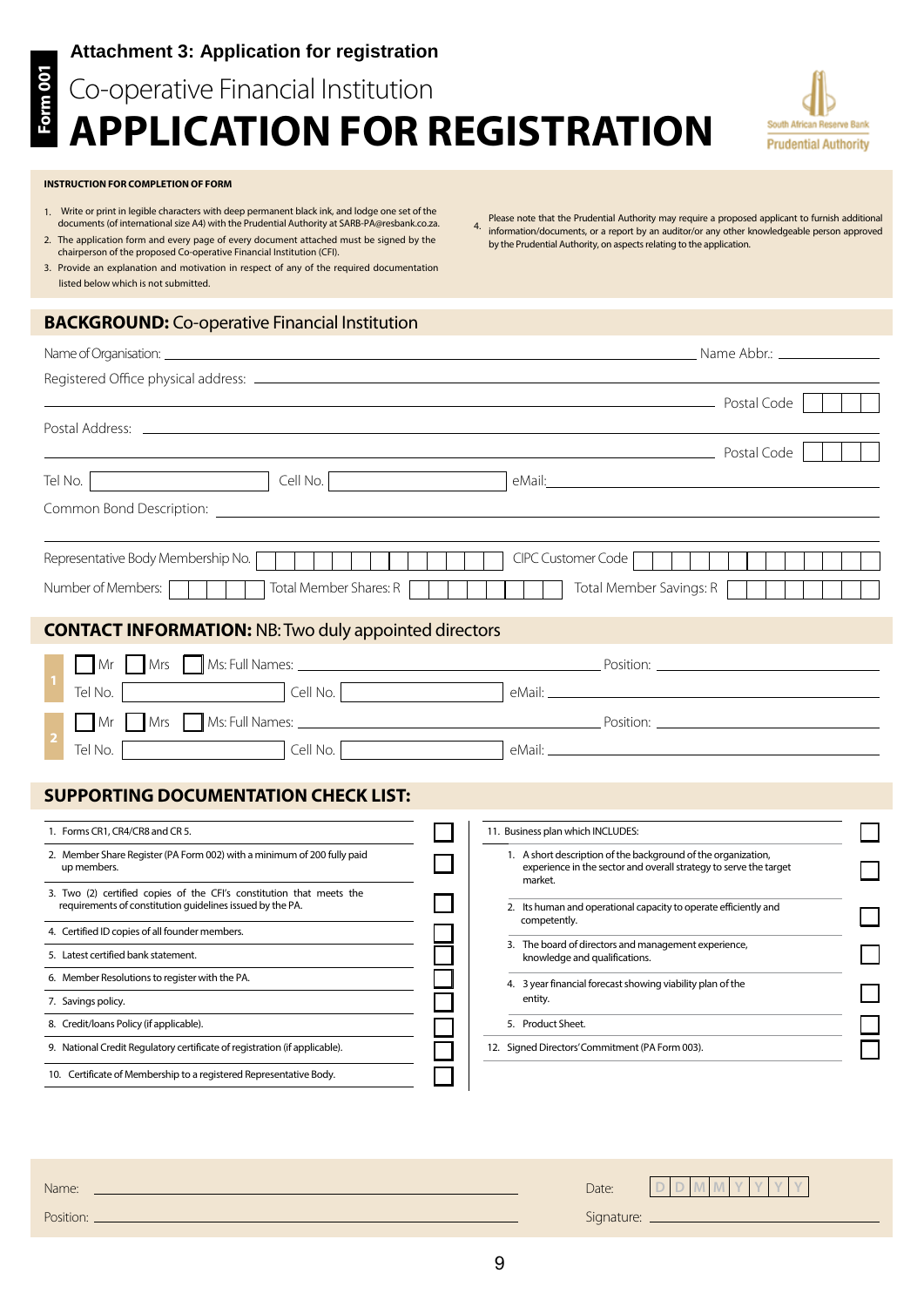## **Attachment 4: Membership share register**

# **Form 002 Form 002** Co-operative Financial Institution **member share register**



|                         | <b>NAME AND SURNAME</b>                                          | SA ID or Other | ID NO. | <b>DATE JOINED</b>     | <b>VALUE OF SHARES</b>                 |
|-------------------------|------------------------------------------------------------------|----------------|--------|------------------------|----------------------------------------|
| $\mathbf{1}$            |                                                                  |                |        |                        | $\mathsf R$                            |
| $\overline{2}$          |                                                                  |                |        |                        | $\mathsf R$                            |
| $\mathbf{3}$            |                                                                  |                |        |                        | $\mathsf R$                            |
| $\overline{\mathbf{4}}$ |                                                                  |                |        |                        | $\mathsf R$                            |
| 5                       |                                                                  |                |        |                        | $\mathsf R$                            |
| 6                       |                                                                  |                |        |                        | $\mathsf R$                            |
| $\overline{7}$          |                                                                  |                |        |                        | $\mathsf R$                            |
| 8                       |                                                                  |                |        |                        | $\mathsf R$                            |
| 9                       |                                                                  |                |        |                        | $\mathsf R$                            |
| $10\,$                  |                                                                  |                |        |                        | $\mathsf R$                            |
| $11$                    |                                                                  |                |        |                        | $\mathsf R$                            |
| $12\,$                  |                                                                  |                |        |                        | $\mathsf R$                            |
| $13\,$                  |                                                                  |                |        |                        | $\mathsf R$                            |
| 14                      |                                                                  |                |        |                        | $\mathsf R$                            |
| $15\,$                  |                                                                  |                |        |                        | $\mathsf R$                            |
| $16\,$                  |                                                                  |                |        |                        | $\mathsf R$                            |
| $17\,$                  |                                                                  |                |        |                        | $\mathsf R$                            |
| $18\,$                  |                                                                  |                |        |                        | $\mathsf R$                            |
| $19$                    |                                                                  |                |        |                        | $\mathsf R$                            |
| $20\,$                  |                                                                  |                |        |                        | $\mathsf R$                            |
| 21                      |                                                                  |                |        |                        | $\mathsf R$                            |
| $22\,$                  |                                                                  |                |        |                        | $\mathsf R$                            |
| 23                      |                                                                  |                |        |                        | $\mathsf R$                            |
| 24                      |                                                                  |                |        |                        | $\mathsf R$                            |
| 25                      |                                                                  |                |        |                        | $\mathsf R$                            |
| 26                      |                                                                  |                |        |                        | $\mathsf R$                            |
| $27\,$                  |                                                                  |                |        |                        | $\mathsf R$                            |
| ${\bf 28}$              |                                                                  |                |        |                        | $\mathsf R$                            |
| 29                      |                                                                  |                |        |                        | $\mathsf R$                            |
| $30\,$                  |                                                                  |                |        |                        | $\mathsf R$                            |
| 31                      |                                                                  |                |        |                        | $\mathsf R$                            |
| $32\,$                  |                                                                  |                |        |                        | $\mathsf R$                            |
| 33                      |                                                                  |                |        |                        | $\mathsf R$                            |
| $34\,$                  |                                                                  |                |        |                        | $\mathsf R$                            |
| $35\,$                  |                                                                  |                |        |                        | $\mathsf R$                            |
|                         |                                                                  |                |        | <b>TOTAL</b>           | $\mathsf R$<br>$\boldsymbol{0}$        |
|                         | Name:<br><u> 1989 - Johann Barn, mars ann an t-Amhair an t-A</u> |                | Date:  | $D$ M M<br>$\mathsf D$ | $\mathbb {Y}$<br>Y<br>Y<br>$\mathsf Y$ |

Position: \_

Signature: \_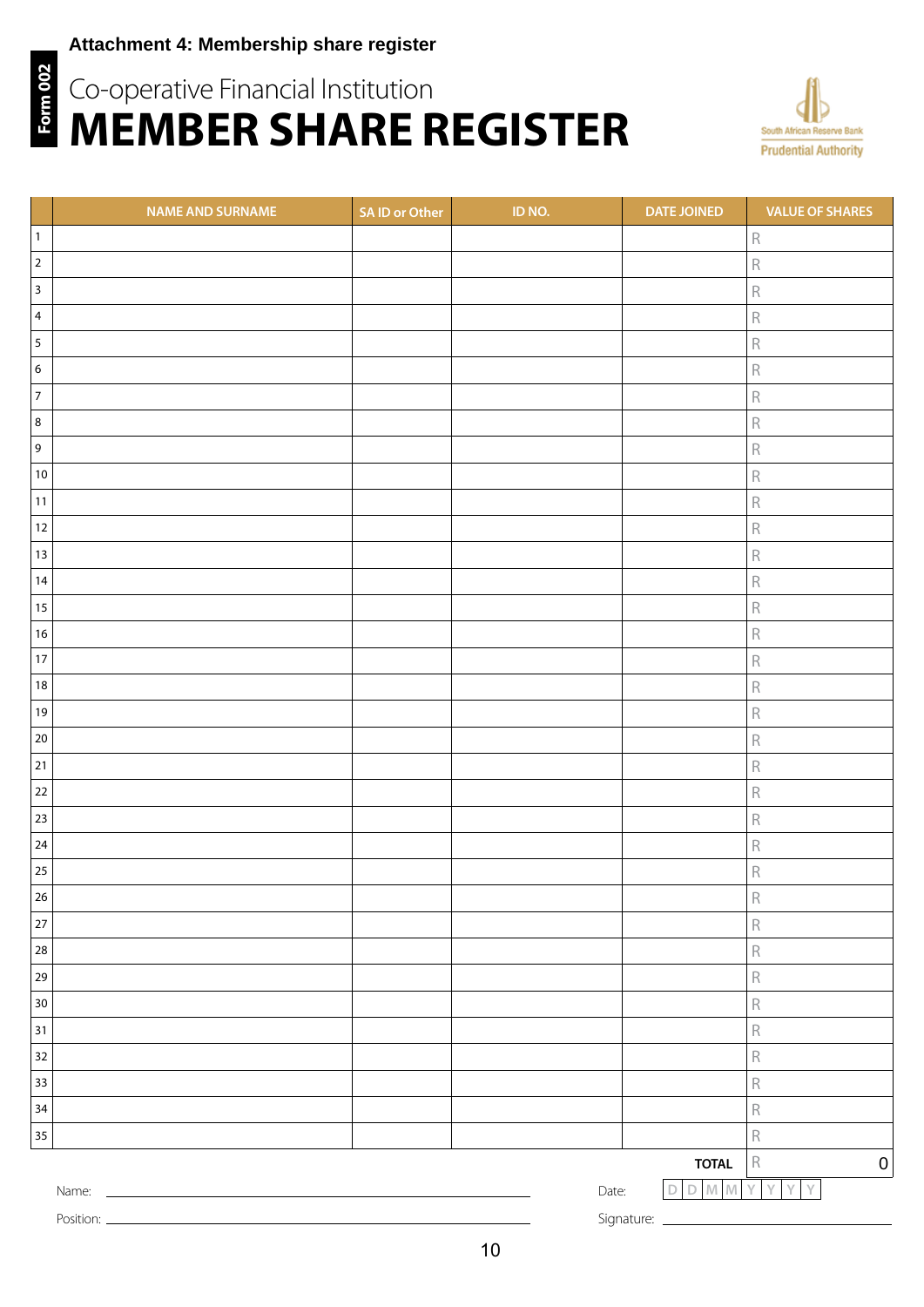#### **Attachment 5: Board of Directors' Commitments**

**Form 003 Form 003**

# **BOARD OF DIRECTORS' COMMITMENTS** Co-operative Financial Institution



We, as directors of

Co-operative Financial Institution (CFI), on

**D D M M Y Y Y Y**

acknowledge that:

Failure to comply with any of the conditions of the registration may result in action taken by the Prudential Authority.

2. We owe our members a duty of care and may be held liable should the CFI misuse member savings during our term of office.

We further commit ourselves to ensuring that:

- 3. Board of Directors, Audit/Supervisory Committee Members, Credit Committee members and full time staff will complete designated course/courses within one year of being elected as directors.
- 4. As directors we further commit to ensuring that the person employed as the General Manager, Managing Director, Manager, administrator or person ultimately responsible for the day-to-day running of the CFI will be competent and employed in a fair and transparent manner.
- 5. We commit to ensuring that the Co-operative Financial Institution operates within the terms of the Co-operatives Act, Co-operative Banks Act, the co-operative principles and prudential standards.

6. We undertake to ensure that our members are made aware, at least once a year, on the activities of the CFI and the co-operative principles.

7. We undertake to inform the Prudential Authority of any operational changes in the CFI within one (1) month of such a change.

#### **SIGNED:** At least five (5) duly appointed directors must sign on behalf of the board

| Surname: Executive Contract Contract Contract Contract Contract Contract Contract Contract Contract Contract Contract Contract Contract Contract Contract Contract Contract Contract Contract Contract Contract Contract Contr |  |
|--------------------------------------------------------------------------------------------------------------------------------------------------------------------------------------------------------------------------------|--|
| <b>VICE CHAIRPERSON</b> $\vert \vert$ $\vert$ Mr $\vert$ $\vert$ Mrs $\vert$ $\vert$ Ms $\vert$ Name:                                                                                                                          |  |
|                                                                                                                                                                                                                                |  |
|                                                                                                                                                                                                                                |  |
|                                                                                                                                                                                                                                |  |
|                                                                                                                                                                                                                                |  |
|                                                                                                                                                                                                                                |  |
|                                                                                                                                                                                                                                |  |
| <b>DIRECTOR 1</b>                                                                                                                                                                                                              |  |
|                                                                                                                                                                                                                                |  |
| <b>DIRECTOR 2</b>                                                                                                                                                                                                              |  |
|                                                                                                                                                                                                                                |  |
|                                                                                                                                                                                                                                |  |
| <u> 1989 - Johann Stein, marwolaethau a bhann an t-Amhainn an t-Amhainn an t-Amhainn an t-Amhainn an t-Amhainn a</u>                                                                                                           |  |
|                                                                                                                                                                                                                                |  |
|                                                                                                                                                                                                                                |  |
| <b>DIRECTOR 6</b>                                                                                                                                                                                                              |  |
|                                                                                                                                                                                                                                |  |
|                                                                                                                                                                                                                                |  |
| <b>DIRECTOR 7</b>                                                                                                                                                                                                              |  |
| Surname: Executive Contract Contract Contract Contract Contract Contract Contract Contract Contract Contract Contract Contract Contract Contract Contract Contract Contract Contract Contract Contract Contract Contract Contr |  |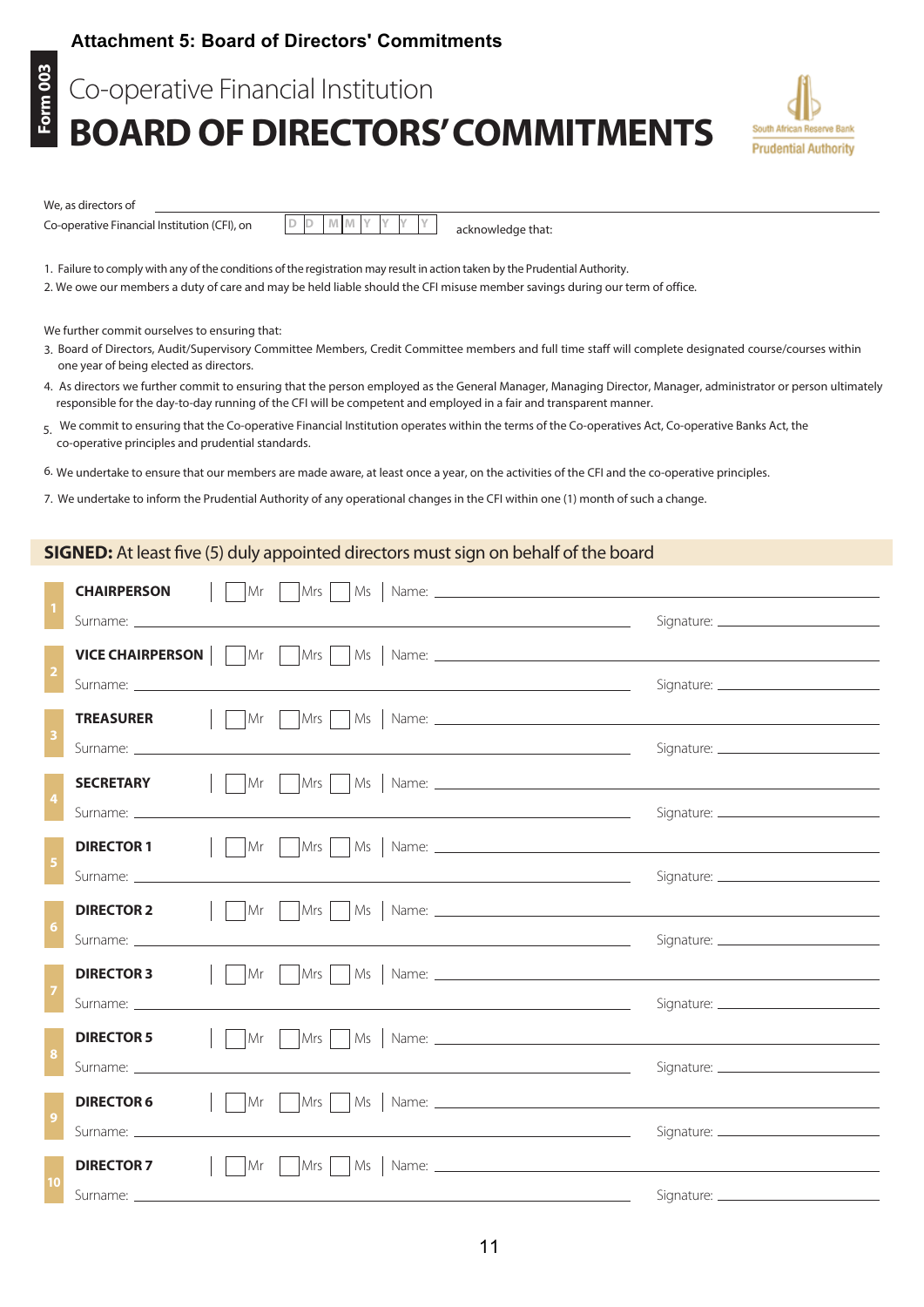## <span id="page-11-0"></span>**Attachment 6: Minimum prudential standards for co-operative financial institutions**

| No.            | <b>Standard</b>   | <b>Descriptor</b>                        | <b>Minimum</b>           |
|----------------|-------------------|------------------------------------------|--------------------------|
| 1              | Registration      | <b>Companies Intellectual</b>            |                          |
|                |                   | <b>Property Commission (CIPC)</b>        |                          |
|                |                   | <b>SARS</b>                              |                          |
|                |                   | <b>National Credit Regulator</b>         | ✓                        |
|                |                   | (NCR)                                    |                          |
|                |                   | Unemployment Insurance                   |                          |
|                |                   | Fund (UIF)                               |                          |
|                |                   | <b>Prudential Authority</b>              |                          |
| $\overline{2}$ | Outreach          | No of active savers                      | <b>Min 200</b>           |
|                |                   |                                          | Minimum monthly savings  |
|                |                   |                                          | growth of average of R50 |
|                |                   |                                          | per member per month     |
|                |                   |                                          | once registered          |
| 3              | Compliance        | Financial statements (returns)           |                          |
|                |                   | <b>Audited financial statements</b>      |                          |
|                |                   | Board meetings                           |                          |
|                |                   | Annual general meetings                  |                          |
| 4              | Portfolio quality | Delinquency                              | $< 5\%$                  |
|                |                   | Loan loss provision                      |                          |
|                |                   | 1-6 months                               | 35%                      |
|                |                   | 6-12 months                              | 50%                      |
|                |                   | 12 months and above                      | 100%                     |
| 5              | Sustainability    | Savings to total assets                  | Max 80%                  |
|                |                   | Loans to total assets                    | Max 80%                  |
|                |                   | <b>External credit</b>                   | Max 15%                  |
|                |                   | Solvency*(total assets/total             | 100%                     |
|                |                   | liabilities)                             |                          |
|                |                   | Non-earning and fixed assets             | Max 5%                   |
|                |                   | to total assets                          |                          |
|                |                   |                                          | CFI will be sustainable  |
|                |                   |                                          | within 3 years           |
| 6              | Capital           | Member share capital                     | Min R100,000             |
|                | structure**       |                                          |                          |
|                |                   | Capital adequacy ratio                   | Min 6%                   |
| $\overline{7}$ | Liquidity         | Liquid assets to total deposits<br>ratio | Min of 10%               |
| 8              | Exposures (as     | Board member loans                       | Max 25%                  |
|                | a percentage of   | collectively                             |                          |
|                | assets)           | Loan per member                          | Max 10%                  |
|                |                   | Individual share investment              | Max 20%                  |
|                |                   | Individual savings deposit               | Max 10%                  |
|                |                   | Investments                              | See definitions          |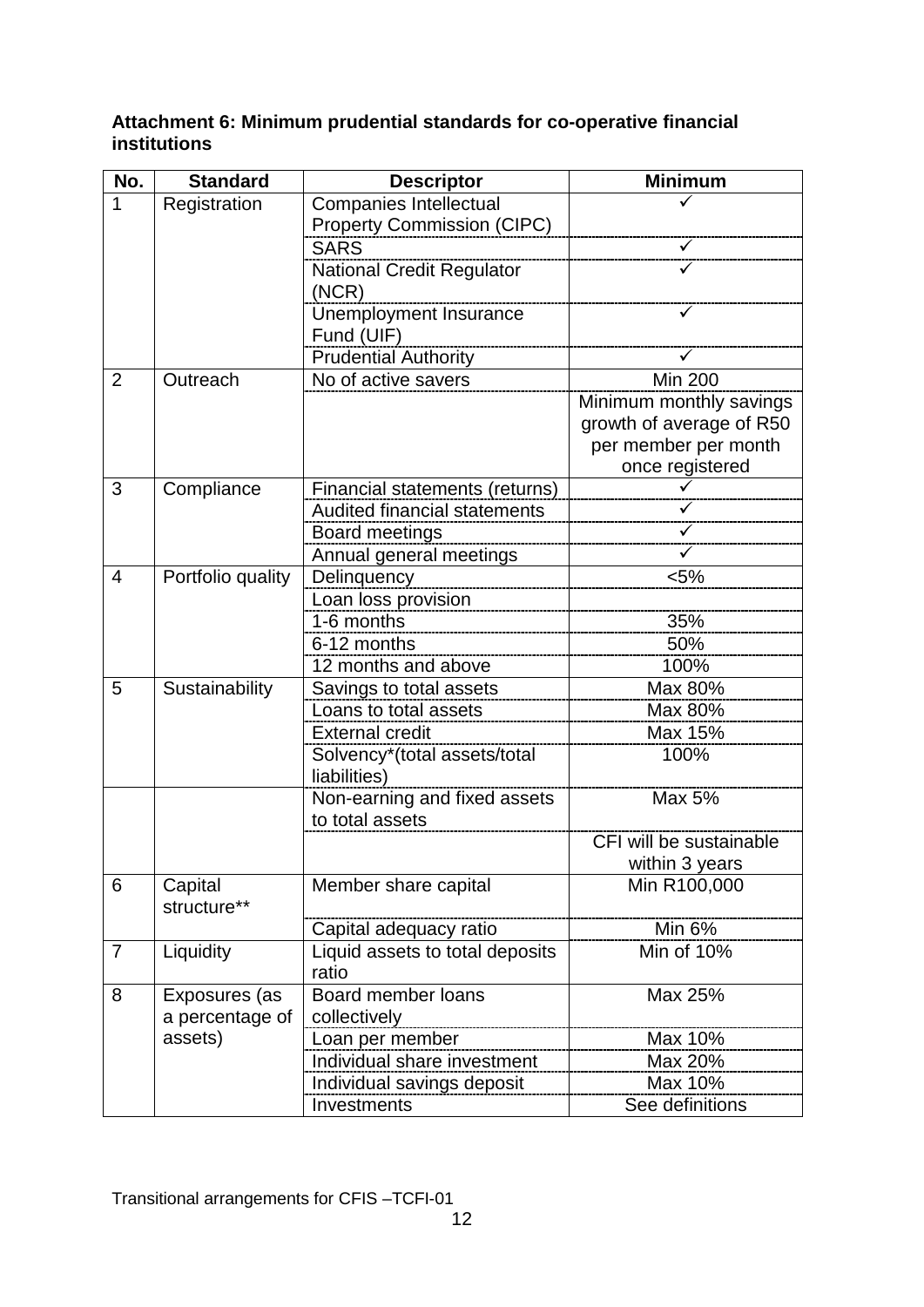\* **Solvency:** Formula: [(a-b)-(c+d)]  $(e+f)$ 

Where:

- a. Total Assets
- b. Provision for bad debts
- c. Total External Credit
- d. Total Non-Interest Bearing Liabilities
- e. Total Savings
- f. Voluntary Shares
- \*\* A co-operative financial institution must obtain the prior written approval from the Prudential Authority to introduce any other form of capital. All other forms of capital must as a minimum preserve the co-operative principles of a co-operative financial institution as well as the safety and soundness of the system within which it conducts the business of co-operative financial institution.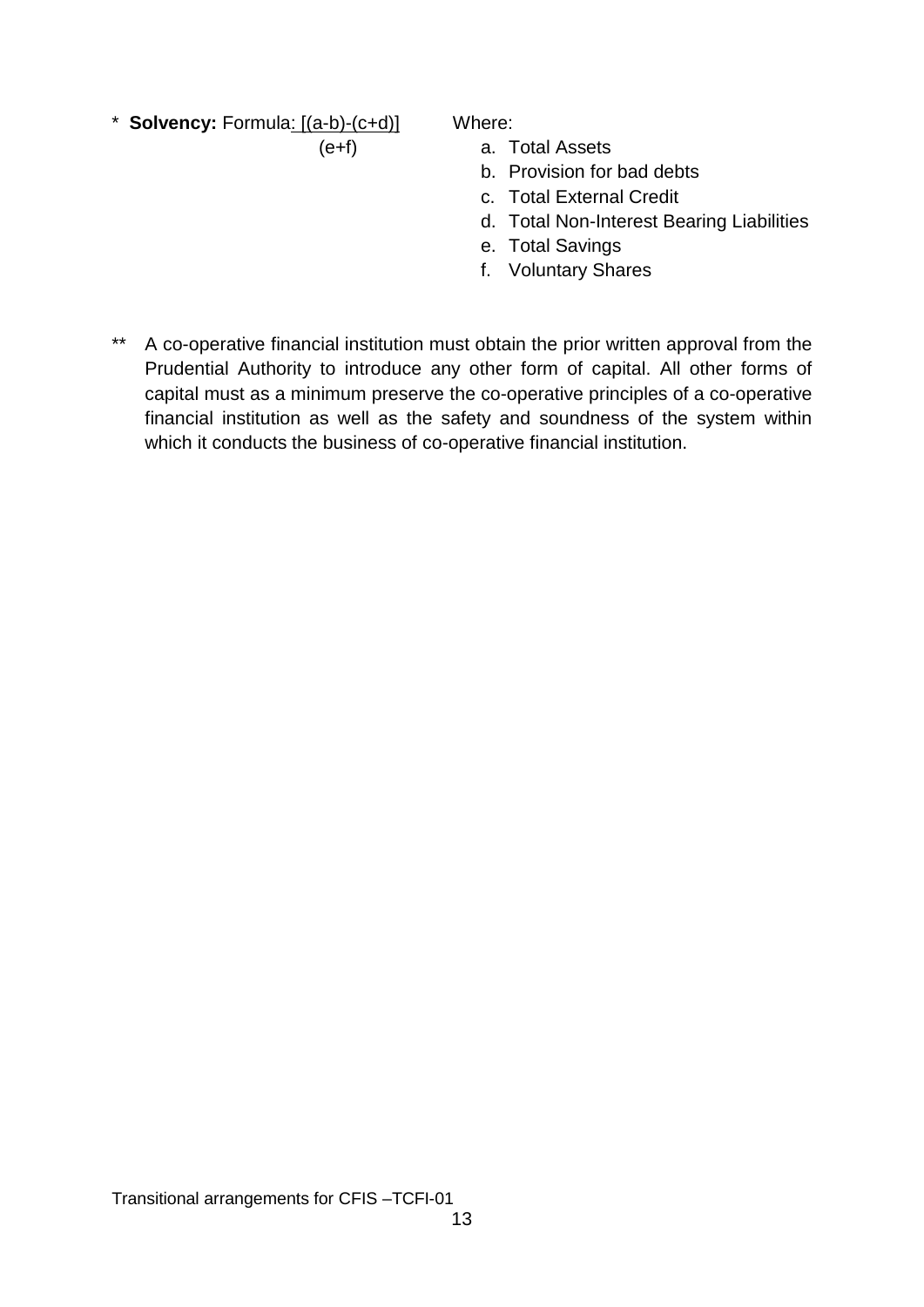### <span id="page-13-0"></span>**Attachment 7: Governance and operational requirements for co-operative financial institutions**

| <b>No</b> | <b>Descriptor</b>                                  | <b>Standard</b>                        | <b>Minimum</b>     |
|-----------|----------------------------------------------------|----------------------------------------|--------------------|
| 1         | <b>Governance</b>                                  |                                        |                    |
|           | Constitution                                       | Compliant with constitution            |                    |
|           | Board of                                           | Number of fit and proper board members | $9 - 15$           |
|           | <b>Directors</b>                                   | Term of office (3 years per member)    | Maximum 2 terms    |
|           |                                                    | Meetings                               | At least quarterly |
|           |                                                    | <b>Minutes</b>                         |                    |
|           |                                                    | Governance committee                   |                    |
|           | <b>Board</b>                                       | Credit committee                       |                    |
|           | committees                                         | Supervisory/Audit committee            |                    |
|           |                                                    | Education and training committee       |                    |
|           | Strategic plan<br>and business<br>plan             | Documented, implemented and reviewed   |                    |
|           |                                                    | Mission, Vision, Organogram, Key       |                    |
|           |                                                    | strategic issues, Objectives, Targets, |                    |
|           |                                                    | Timelines and Responsible people       |                    |
|           |                                                    | <b>Financial reports</b>               | ✓                  |
|           | Financial<br>reporting,<br>Audit and<br><b>AGM</b> | Income statement                       |                    |
|           |                                                    | <b>Balance sheet</b>                   |                    |
|           |                                                    | Audited financial report               |                    |
|           |                                                    | <b>Annual General Meeting</b>          |                    |

| <b>No</b>      | <b>Descriptor</b> | <b>Standard</b>                      | <b>Minimum</b>      |
|----------------|-------------------|--------------------------------------|---------------------|
| $\overline{2}$ |                   | <b>Policy and procedures</b>         | Documented, adhered |
|                |                   |                                      | to and reviewed     |
|                |                   | Savings                              |                     |
|                |                   | Loans, loan write off                |                     |
|                |                   | Membership and recruitment           |                     |
|                |                   | <b>Liquidity Management</b>          |                     |
|                |                   | Investment                           |                     |
|                |                   | Human resources                      |                     |
|                |                   | Performance management               |                     |
|                |                   | Succession planning                  |                     |
|                |                   | Training and development             |                     |
|                |                   | Staff recruitment, contracts and job |                     |
|                |                   | descriptions                         |                     |
|                |                   | Maintain management and staff CVs    |                     |
|                |                   | Procurement                          |                     |
|                |                   | <b>Health and Safety</b>             |                     |
|                |                   | IΤ                                   |                     |
|                |                   | Security                             |                     |
|                |                   | Code of conduct for board and        |                     |
|                |                   | management                           |                     |
|                |                   | Risk management                      | ✓                   |
|                |                   | Review of policies                   |                     |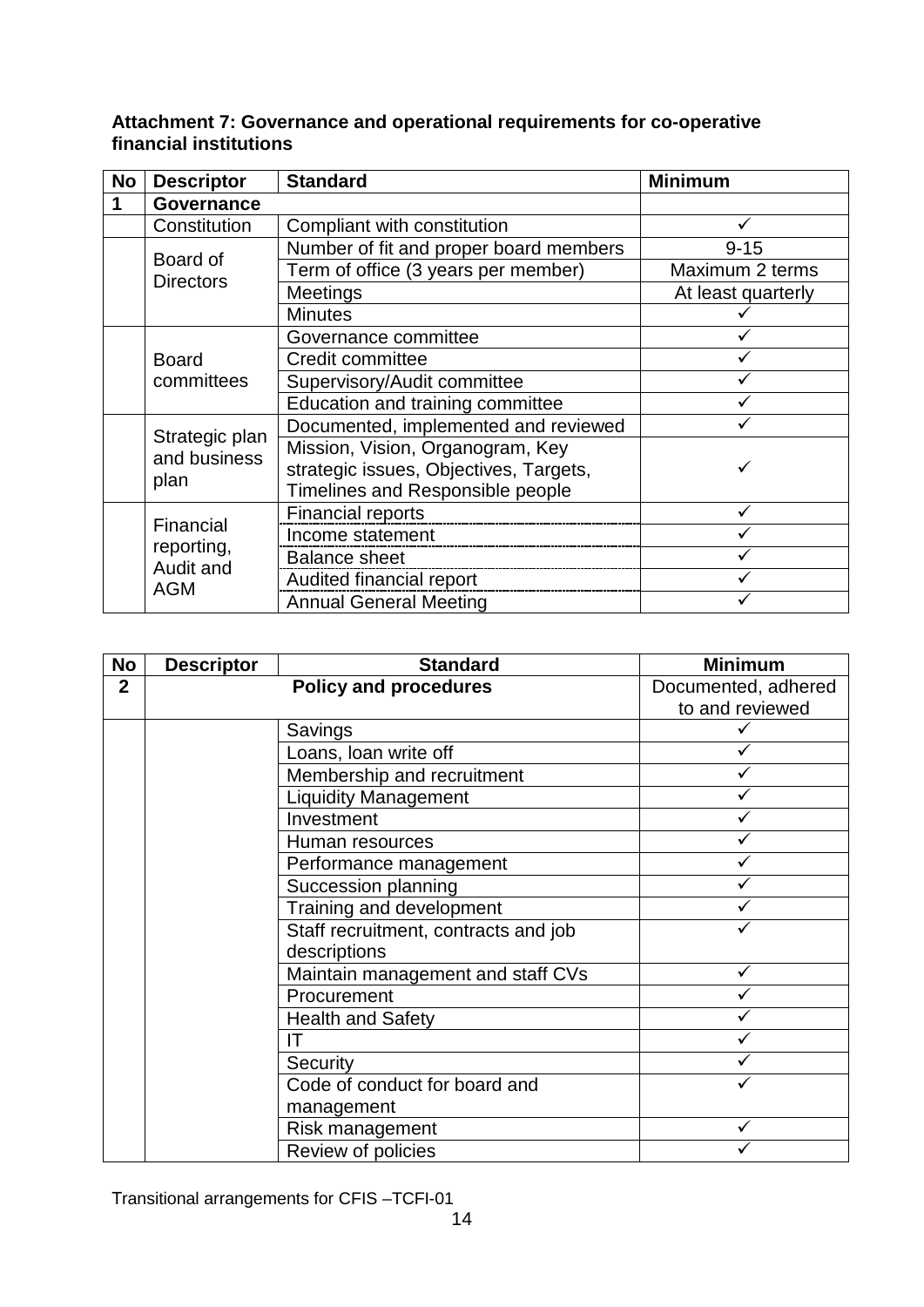| <b>No</b>      | <b>Descriptor</b>   | <b>Standard</b>                           | <b>Minimum</b>          |
|----------------|---------------------|-------------------------------------------|-------------------------|
| $\overline{3}$ |                     |                                           |                         |
|                | Signs of            | Membership                                | Positive + inflation    |
|                | growth              | Assets growth                             | Positive + inflation    |
|                | <b>CFI Physical</b> | Office                                    | Established and         |
|                | structure           |                                           | reviewed                |
|                |                     | Office furniture, computers               | $\checkmark$            |
|                |                     | <b>Banking hall</b>                       | ✓                       |
|                |                     | Security                                  | $\checkmark$            |
|                |                     | Safe and strong room                      | $\checkmark$            |
|                |                     | Fire detector                             | $\checkmark$            |
|                |                     | Alarm system                              | $\overline{\checkmark}$ |
|                | Human               | Staff training programs                   | $\checkmark$            |
|                | resources           | Job descriptions                          | $\checkmark$            |
|                | management          | Contract/conditions of service            | $\checkmark$            |
|                |                     | Performance management system             | $\checkmark$            |
|                |                     | Qualified management and staff            | $\checkmark$            |
|                |                     | Organisational chart and salary structure | $\checkmark$            |
|                | Record              | Financial reporting to board              | $\checkmark$            |
|                | keeping             | Recruit bookkeeper/accounts clerk         | $\checkmark$            |
|                |                     | <b>Minutes</b>                            | $\checkmark$            |
|                |                     | Member documents                          |                         |
|                |                     | Source documents                          | Monthly                 |
|                |                     | <b>Financial Records</b>                  | ✓                       |
|                |                     | Information back up                       | ✓                       |
|                | Management          | Integrated banking and accounting system  | $\checkmark$            |
|                | information         | System access control                     | $\overline{\checkmark}$ |
|                | systems             | Back up                                   | $\checkmark$            |
|                |                     | Disaster recovery plan                    | $\checkmark$            |
|                | Internal            | Segregation of duties                     | $\checkmark$            |
|                | controls            | Authorisations                            | ✓                       |
|                |                     | <b>Access controls</b>                    |                         |

| <b>No</b>      | <b>Descriptor</b> | <b>Standard</b>                      | <b>Minimum</b> |
|----------------|-------------------|--------------------------------------|----------------|
|                |                   |                                      |                |
| $\overline{4}$ | Accounting        | Financial statements analysis        | Monthly        |
|                |                   | <b>Bank reconciliation statement</b> | Monthly        |
|                |                   | Register of assets                   | Current        |
|                |                   | Investments                          |                |
|                | Compliance        | Financial reporting - PA             | Annually       |
|                |                   | Financial reporting - CIPC           | Annually       |
|                |                   | All other requirements above (1-6)   |                |
|                |                   | All other legal requirements         |                |
|                |                   | Minimum prudential requirements      | Quarterly      |